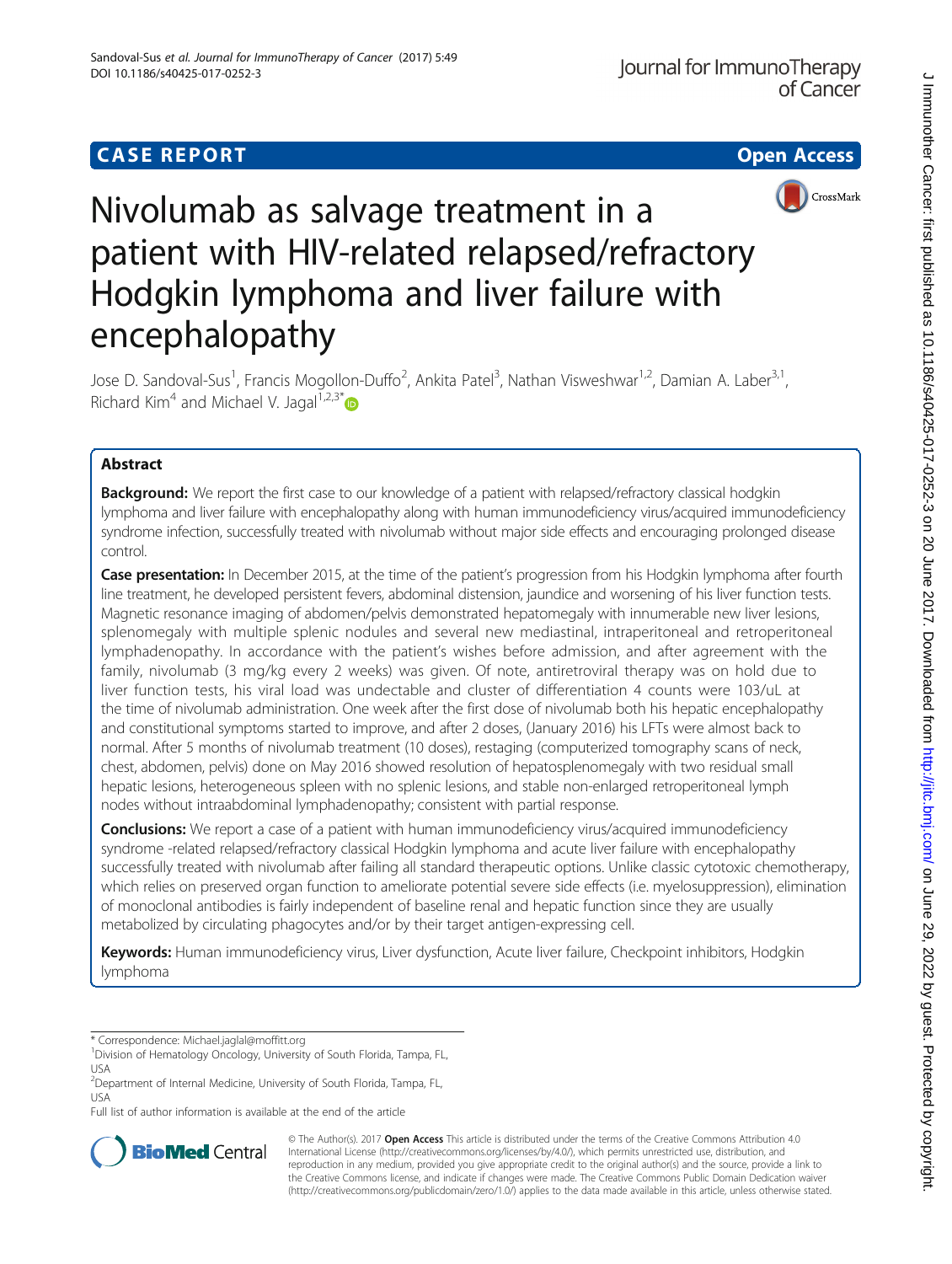#### Background

The interaction between the program cell death-1 (PD-1) located in tumor-specific lymphocytes, and its ligands PD-L1/PD-L2 expressed by neoplastic cells, is one of the main mechanism used by multiple malignancies to induce T-cell immune dysfunction after chronic tumoral immune activation [\[1](#page-4-0), [2](#page-4-0)]. The development of monoclonal antibodies (mAB) capable of blocking the immunosuppressive signals of these checkpoints, such as the anti-PD-1 mAB nivolumab and pembrolizumab, have demonstrated astonishing clinical activity in a myriad of advance cancers refractory to cytotoxic chemotherapeutic regimens; including hematologic malignancies [[3](#page-4-0)–[7\]](#page-4-0). The malignant Reed-Stenberg (RS) cells found in classical Hodgkin lymphoma (cHL) induce a chronic inflammatory tumoral microenvironment and heavily overexpresses both PD-L1 and PD-L2 [[2, 8](#page-4-0)]. cHL often overexpresses PD-L1 due to 9p24.1 amplification [\[9](#page-4-0)]. Phase I/II clinical trials of anti-PD-1 mAB in patients with relapsed/refractory (R/R) cHL have demonstrated the highest overall response rates (ORR) amongst all tumors treated with checkpoint inhibitors (ORR: 65%–87%), with most responses lasting >6 months [\[6](#page-4-0), [10, 11\]](#page-4-0). Based on these outcomes nivolumab received accelerated FDA approval for the treatment of R/R cHL progressing after autologous stem cell transplantation (ASCT) and brentuximab-vedotin (BV), treatment in May 2016. Nonetheless, all of the three anti-PD-1 pivotal trials in R/R HL excluded patients with human immunodeficiency virus (HIV) infection and/or with acquired immunodeficiency syndrome (AIDS) due to concerns of worsening retroviral control after manipulation of regulatory elements of the immune system. Also, as is the case with the majority of oncologic studies testing novel agents, cHL patients with limited organ function were not included in any of the checkpoint inhibitor trials.

We report the first case to our knowledge of a patient with R/R cHL and liver failure with encephalopathy along with HIV/AIDS infection, successfully treated with nivolumab without major side effects and encouraging prolonged disease control.

#### Case presentation

Forty two-year-old man presented with diaphoresis, unintentional 20-lb weight loss and progressive cervical, axillary, and inguinal lymphadenopathy (LAD) in September 2014. A CT of the neck, thorax, abdomen, and pelvis (NTAP) revealed diffused bilateral cervical, left axillary, retroperitoneal, pelvic, and bilateral inguinal lymphadenopathy (largest LAD: 2.7 cm on left axilla). A left inguinal lymph node excisional biopsy showed replacement of normal lymph node architecture by two distinct Epstein-Barr virus (EBV) positive lymphomas: Burkitt lymphoma (CD20+, CD10+, BCL-2-, MUM-1+) with Ki-67% of 100% and positive t(8;14)(q24;32) in 29% of the cells, and Reed Stemberg cells positive for CD30 and in-situ hybridization for EBV (EBER), consistent with cHL. Bone marrow aspirate and biopsy (BMBx) was infiltrated by cHL (CD15+, CD30+, EBER+, PAX5+, CD20 -). He was diagnosed with HIV on December 2013 and was on antiretroviral therapy (ART) since February 2014. At diagnosis of his lymphomas, his HIV-1 viral load was undetectable and his CD4 count was 155/uL. From October 2014 to February 2015 he received six cycles of dose adjusted etoposide, prednisone, vincristine, cyclophosphamide, doxorubicin, and rituximab (DA-EPOCH-R) with intrathecal methotrexate and cytarabine prophylaxis every cycle. After completion of EPOCH-R, a CT of NTAP showed interval development of multiple liver and splenic lesions, retroperitoneal and left axillary LAD enlargement, and resolution of cervical nodes. Liver function tests (LFTs) were normal. Core needle biopsy of a liver nodule depicted cHL with no evidence of Burkitt lymphoma. BMBx had residual cHL cells (<3%) and no Burkitt lymphoma. He received three cycles of salvage chemotherapy with ifosfamide, carboplatin, and etoposide (ICE) from February 2015 to April 2015. He was hospitalized on April 2015 with persistent fevers and malaise. CT scans confirmed progression of liver lesions with normal alanine transaminase (ALT) (3.0 mg/dl, normal range (NR): normal range: 5.0– 55 U/L) and total bilirubin (TB) (0.6 mg/dl, NR: 0.2– 1.2), with mild elevation of both alkaline phosphatase (AP) (181 mg/dl, NR: 40–150 U/L) and aspartate aminotransferase (AST) (39 mg/dl, NR: 5.0–34 U/L). Due to evidence of progressive disease (PD) he was switch to single agent Brentuximab-vedotin and received four doses from April 2015 to June 2015 with several delays due to cytopenias, before being readmitted with new evidence of PD on CT NCAP and on BMBx (cHL involving 70–80% on bone marrow without evidence of Burkitt lymphoma). His LFTs began to deteriorate (AST 93 IU, ALT 81 IU/L, AP 436 IU/L, and TB 1.1. mg/dl). Fourth line salvage chemotherapy with gemcitabine and cisplatin (four cycles) was given from August 2015 to October 2015 with initial resolution of constitutional symptoms and LFTs improvement, but complicated by prolonged thrombocytopenia needing frequent platelet transfusions. Restaging images in November 2015 showed PD with multiple new splenic lesions and retroperitoneal lymph node enlargement. BMBx showed persistent cHL (20% of bone marrow) with no other malignancy. In December 2015, at the time of this progression, he developed persistent fevers, abdominal distension, jaundice and worsening of his LFTs (AST 140 IU/L, ALT 68 IU/L, AP 719 IU/L and TB 4.4 mg/dl). magnetic resonance imaging (MRI) of abdomen/pelvis demonstrated hepatomegaly with innumerable new liver lesions,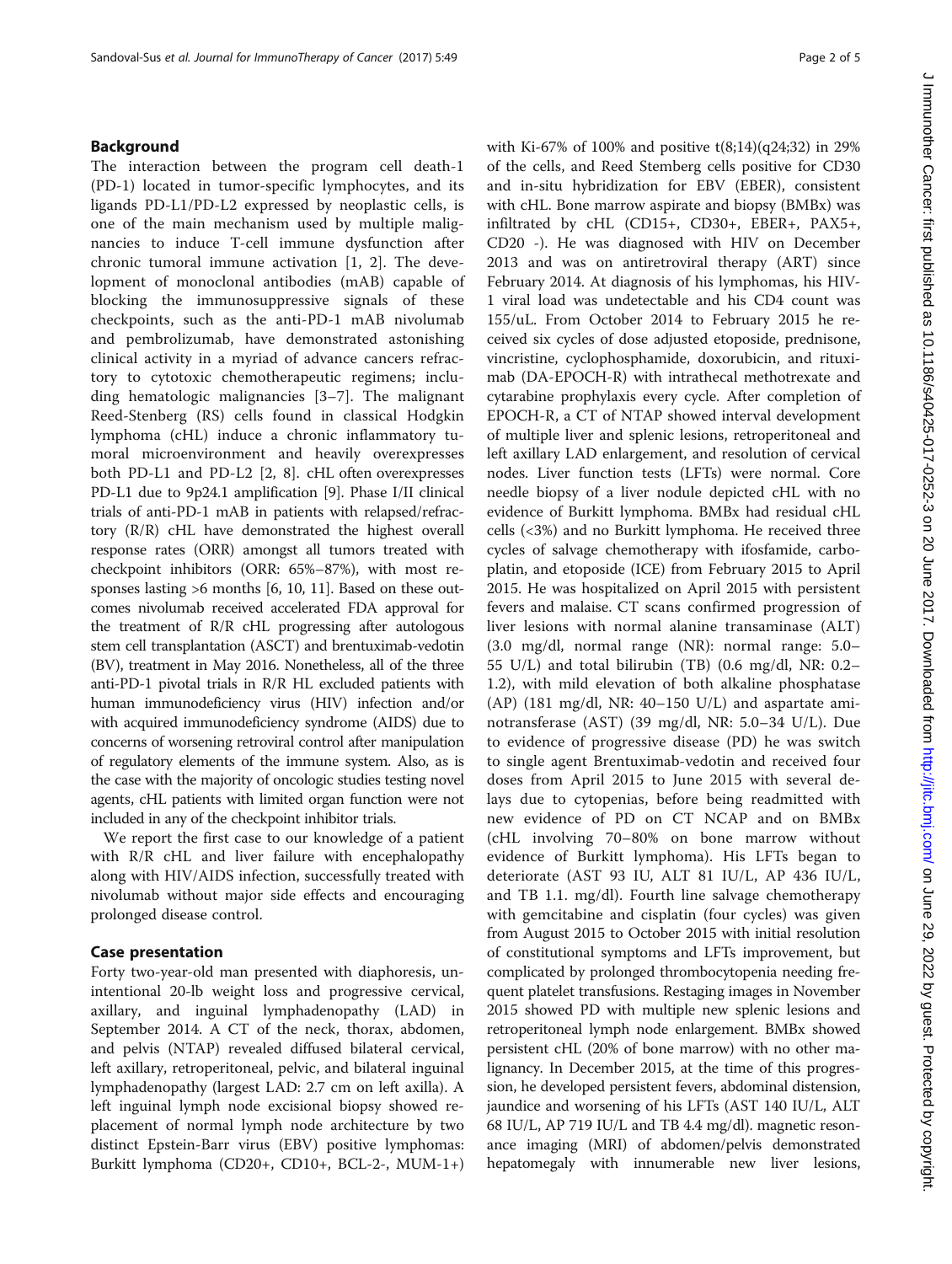splenomegaly with multiple splenic nodules and several new mediastinal, intraperitoneal and retroperitoneal LAD. The patient developed severe hepatic encephalopathy in concordance with worsening liver function (AST 129 IU/ L, ALT 61 IU/L, AP 127 IU/L, albumin 2.2 mg/dl, PTT 54.4 s, PT 33.2 s, INR 2.2 and TB 14.6 mg/dl). The patient's HIV viral load at that time was undectable with less than 40 copies/ml detected. At this moment the options were either comfort care in hospice or treatment with nivolumab. In accordance with the patient's wishes before admission, and after agreement with the family, nivolumab (3 mg/kg every 2 weeks) was given. Of note, ART was on hold due to LFTs, and CD4 counts were 103/uL at the time of nivolumab administration. One week after the first dose of nivolumab both his hepatic encephalopathy and constitutional symptoms started to improve, and after 2 doses, (January 2016) his LFTs were almost back to normal (AST 26 IU/L, ALT 15 IU/L, AP 157 IU/L and TB 1.3 mg/dl) (Fig. 1). He was able to restart his ART (CD4 count on 2/2016: 157/uL). Following 3 months of nivolumab treatment, a BMBx on March 2016 showed variable marrow cellularity with low level involvement of cHL (5%). After 5 months of nivolumab treatment (10 doses), restaging CT scan of NCAP done on May 2016 showed resolution of hepatosplenomegaly with two residual small hepatic lesions, heterogeneous spleen with no splenic lesions, and stable non-enlarged retroperitoneal lymph nodes without intraabdominal LAD; consistent with partial response (PR). At the time of his last follow up on December 2016 (29 months after initial diagnosis and 12 months after first nivolumab dose) he continues to be asymptomatic without constitutional symptoms eastern cooperative oncology group (ECOG) performance status of 1, with normal LFTs (AST 26 IU/L, ALT 15 IU/L, AP 157 IU/L and TB 1.3 mg/dl) and only mild thrombocytopenia (126.000/mm<sup>3</sup>) (Fig. [2\)](#page-3-0). Importantly, both HIV-1 viral load and CD4 counts have remain stable on ART (undetectable and 126/uL, respectively), and he

has not experience any immune related adverse events (irAEs) after 24 doses of nivolumab on his continued therapy with ART regimen (elvitegravir, cobicistat, emtricitabine and tenofovir.)

#### Discussion and conclusions

The ability to manipulate neoplastic signals of immune tolerance with targeted biological compounds, such as mab, has certainly changed the therapeutic paradigm of solid and hematologic malignancies. Unfortunately the landmark clinical trials of checkpoint inhibitors across multiple oncologic disorders have systematically excluded patients with advanced organ failure and/or active viral infections that could derive in unpredictable immune alterations after exposure to these agents [[6](#page-4-0), [10](#page-4-0)–[15](#page-4-0)]. We report a case of a patient with HIV/AIDS-related R/R cHL and acute liver failure with encephalopathy successfully treated with nivolumab after failing all standard therapeutic options. Although there have been previous reports of patients with solid tumors treated with anti-PD-1 inhibitors while having limited organ function [[16](#page-4-0)] or with ongoing chronic viral infections (i.e. HCV/HIV) [[17\]](#page-4-0), there has not been reported cases of anti-PD-1 treatment in a patient with a R/R hematologic malignancy, while experiencing both grade 4 hepatic dysfunction and advanced HIV with CD4 counts persistently below 200/uL. Unlike classic cytotoxic chemotherapy, which relies on preserved organ function to ameliorate potential severe side effects (i.e. myelosupression), elimination of mab is fairly independent from baseline renal and hepatic function since they are usually metabolized by circulating phagocytes and/or by their target antigen-expressing cell [[18\]](#page-4-0). Although it has not been systematically tested in prospective clinical studies, these distinct pharmacokinetic properties could expand the use of checkpoint antibody inhibitors in oncologic patients

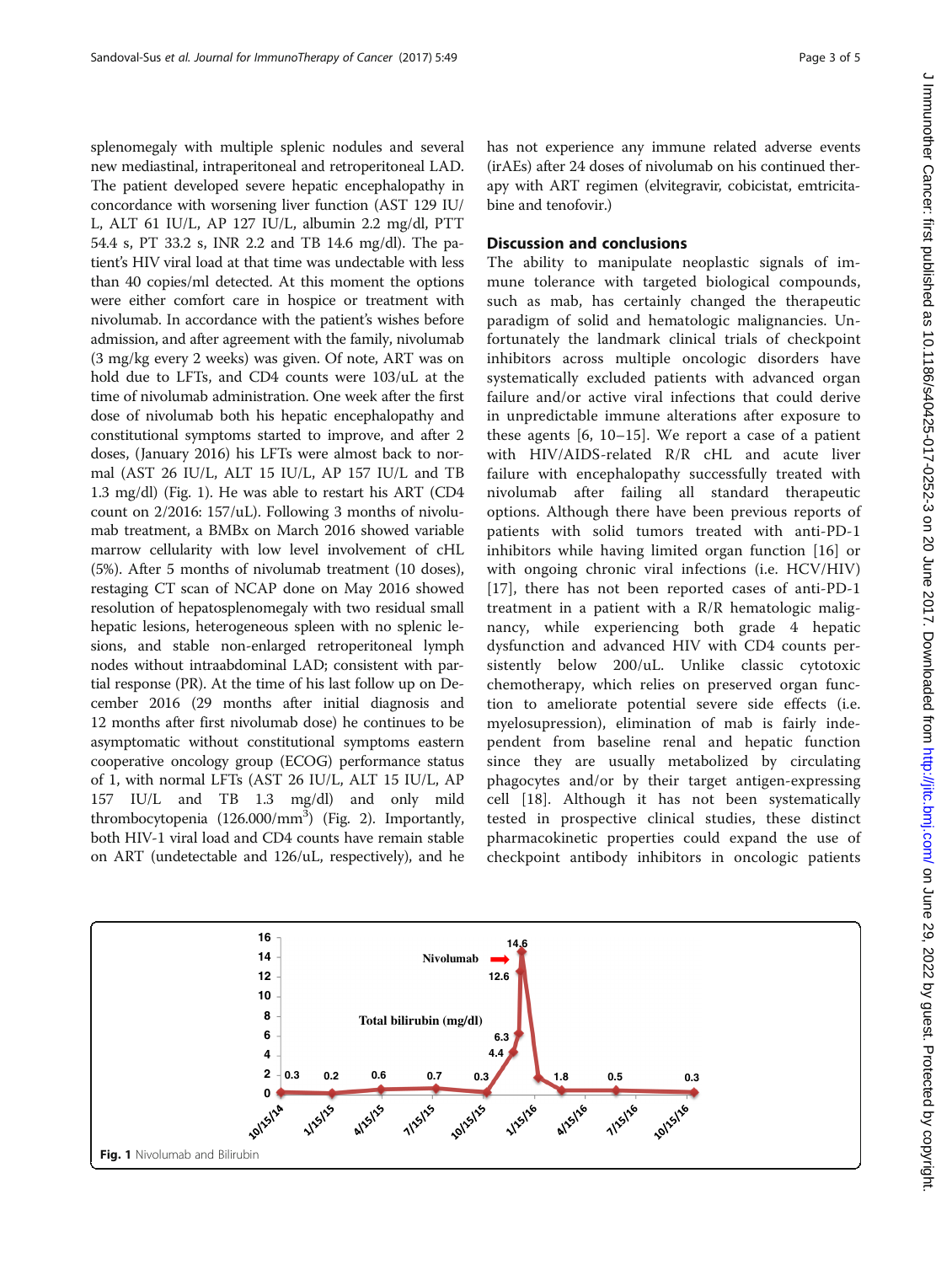<span id="page-3-0"></span>

with severe organ dysfunction. Checkpoint inhibitors do convey class-specific immune related adverse events (irAEs), such as pneumonitis, hepatitis and colitis, which may be exacerbated by poor baseline renal and/or hepatic reserve. Kanz et al. recently reported a multicenter retrospective analysis of patients with advanced solid tumors and suboptimal cardiac (left ventricular ejection fraction <45%), renal (creatinine >2 mg/dl or GFR < 30 ml/min) and/or hepatic (AST, ALT and/or bilirubin  $\geq 3 \times$  ULN) function; treated with either nivolumab or pembrolizumab [[16](#page-4-0)]. From the 27 patients analyzed, 7 had hepatic dysfunction and 4 had cirrhosis. Importantly, none of these patients had evidence of life-threatening encephalopathy and acute liver failure. Four patients had moderate hyperbilirubinemia (highest level  $= 4$  mg/dl) and AST elevation (highest level = 150 mg/dl). Two patients with baseline kidney injury experienced irAEs (grade 3 hepatitis), which resolved with corticosteroids, and one subject with chronic kidney injury had unexplained recurrent ascites of unclear etiology without mention of worsening liver function. Notably, 48% experienced treatment benefit, and one melanoma patient with cirrhosis, renal dysfunction and ECOG performance status of 3 had a complete response at four months post pembrolizumab therapy [\[16\]](#page-4-0).

Immune checkpoints play an important role in immunologic homeostasis; hence, patients with chronic conditions such as HIV/AIDS, have been classically precluded from clinical trials involving immunotherapy due to concerns of unforeseen adverse events in the treated host [\[17](#page-4-0)]. The PD-1/PDL-1/PD-L2 immune inhibitory pathway has been implicated in the pathogenesis of chronic HIV infection. During chronic HIV infection, virus-specific CD 8<sup>+</sup> T-cells expressing high levels of PD-1 are characterized by lower cell proliferation and suboptimal cytokine production, functions that may not be appropriately restored by ART [[19\]](#page-4-0). Interestingly, studies in mice and SIV primate models showed immune exhaustion of in virusspecific T cells, which was effectively revamped by the blockade of the PD-1/PDL-1/PDL-2 inhibitory axis [[19](#page-4-0)]. Given these insights from the immune virology realm, our current fears of plausible immune dysregulation in chronic viral immunosuppressant infections may be erroneous. Checkpoint inhibitors could potentially be tested in HIV infected hosts to enhance immune effector responses. [[19](#page-4-0)] This concept is currently undergoing evaluation through a phase I trial using a PDL-1 inhibitor in HIV patients on ART (NCT02028403). Davar D et al. described the only clinical experience of PD-1 inhibitors for the treatment of advance solid tumors in patients with chronic retroviral infections [[17\]](#page-4-0). They reported an HIV+/HCV+ patient with R/R stage IV BRAF V600E mutated melanoma who was treated with pembrolizumab after failing several lines of treatment. Although he had a poor tumoral control with the PD-1 inhibitor, throughout treatment he did not experience any major interactions with his ART therapy with good control of his viremia, and he did not experience any irAEs.

To our knowledge, our case is the first reported patient with hepatic encephalopathy due to an advanced refractory HIV-related hematologic malignancy successfully, and safely, treated with PD-1 inhibitors. Clinical trials to explore the benefits of these immunotherapies in the HIV population with advanced solid tumors should be supported (NCT02408861). Our case suggests that HIV-related Hodgkin lymphoma could be an optimal disease for these agents to be tested on, due to the exquisite activity of anti-PD-1 antibodies in this disease [\[2](#page-4-0), [10](#page-4-0)].